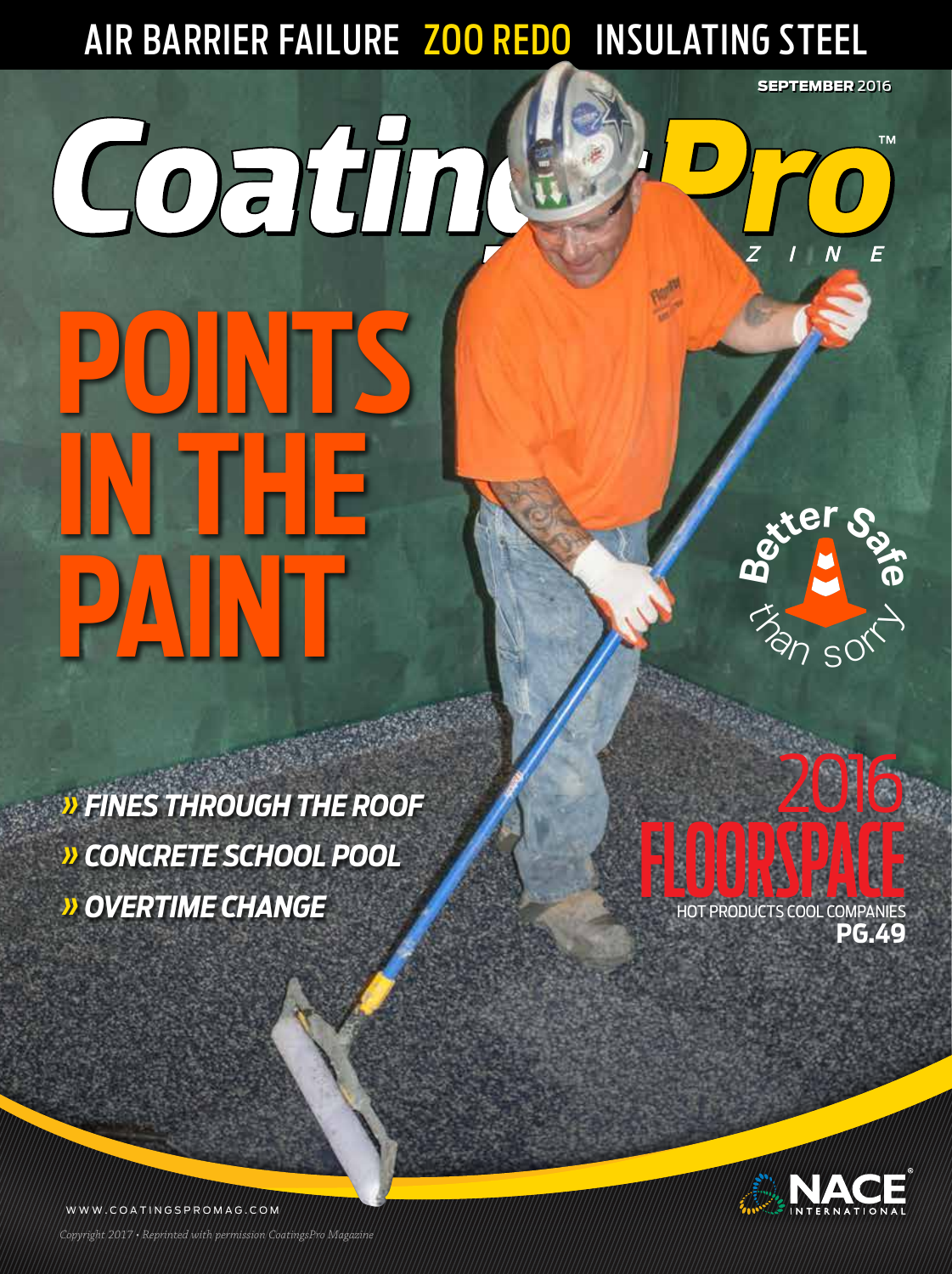## **Feature**

STEEL TANK ACRYLIC

# **The Beet Goes On!** Tank Insulation **Coating**

#### BY **JACK INNIS, CONTRIBUTING EDITOR**

PHOTOS COURTESY **ERIC REICHERT INSULATION & CONSTRUCTION, INC. AND MASCOAT**

> The United States ranks among the world's top sugar producing nations. Roughly 55 percent of that production comes from sugar beets, large underground tubers that weigh between 2 and 5 pounds (0.9–2.3 kg) each at harvest, according to the U.S. Department of Agriculture (USDA). Globally, nearly three billion dollars worth of American beet sugar finds its way into baked goods, ice cream, beverages, drink mixes, and candies each year.

Western Sugar Cooperative (WSC) represents 850 beet producers and operates five processing plants in Montana, Colorado, Nebraska, and Wyoming, where they have two. Turning tubers into crystalline sugar is no easy job. The six-week-long harvest comes late summer, and the processing plants become busy places as automated equipment turns tubers into beet juice, which is subsequently dried to become granulated sugar. But no matter how hectic things become, plant operators know they need to keep beet juice hot to ward off bacteria and make filtering easier. Hot beet juice — about 185° F to 275° F (85–135° C) — is stored in huge steel tanks, some inside the plant and some outside.

At WSC's Scottsbluff, Nebraska facility, steel beet juice tanks historically relied upon fiberglass insulation held in place with aluminum cladding and banding. The system left a lot to be desired. Condensation, humidity, and moisture from other sources inevitably got underneath the aluminum cladding, creating a petri dish for corrosion on tank exteriors. Soggy fiberglass underperformed, leading to higher energy costs. Annual inspections sometimes revealed wet fiberglass sagging between cladding and tank walls, creating gaps in insulation.

WSC recently decided to increase capacity at Scottsbluff by adding nine new steel processing tanks. After careful deliberation, the co-op opted to kick the fiberglass habit. This time around, they'd beat the heat with Mascoat Industrial-DTI, a composite ceramic- and silica-based coating designed to insulate and block corrosion.

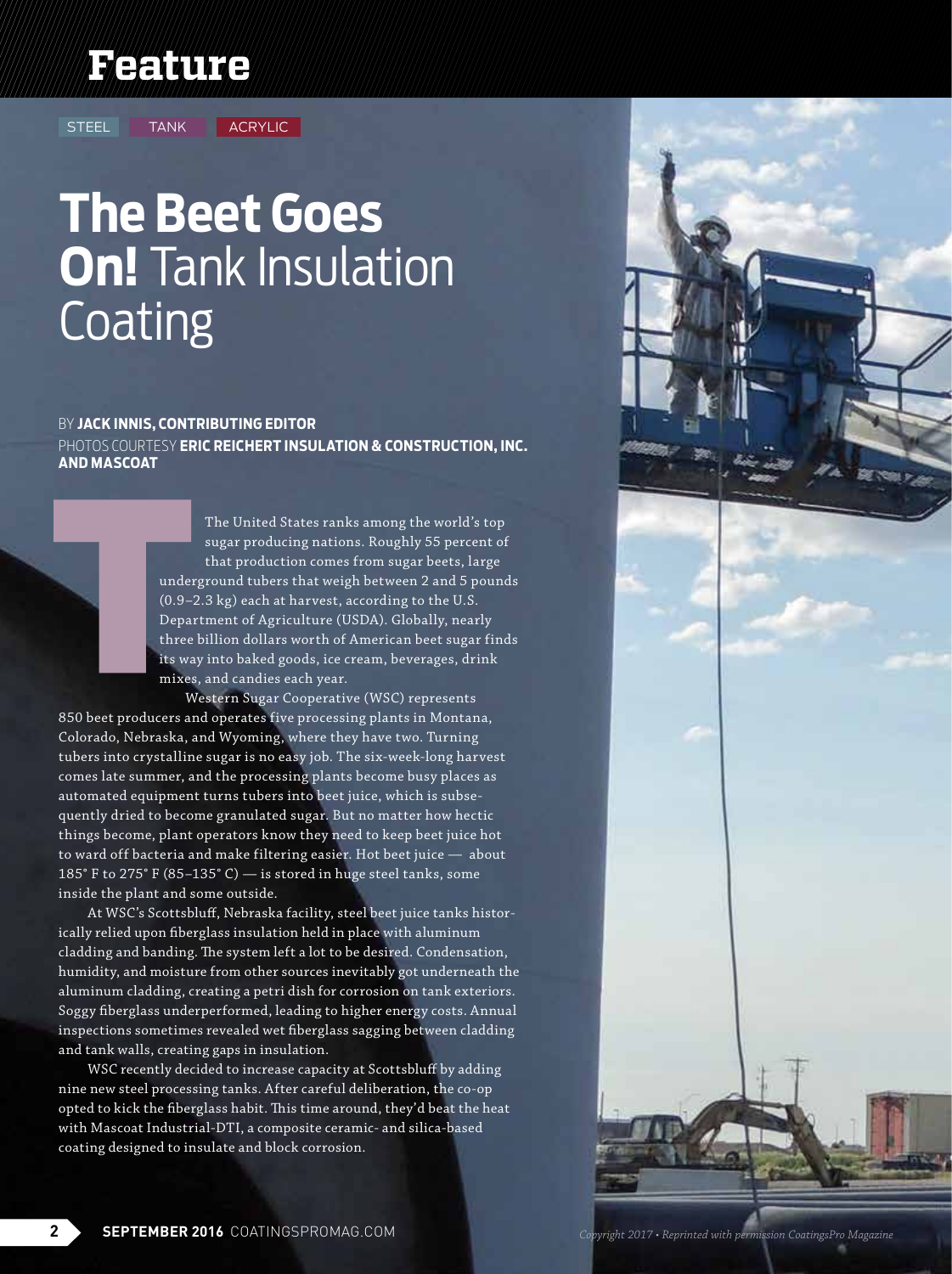**WSC recently decided to increase capacity at Scottsbluff by adding nine new steel processing tanks. After careful deliberation, the co-op opted to kick the fiberglass habit.**

Sugar

estern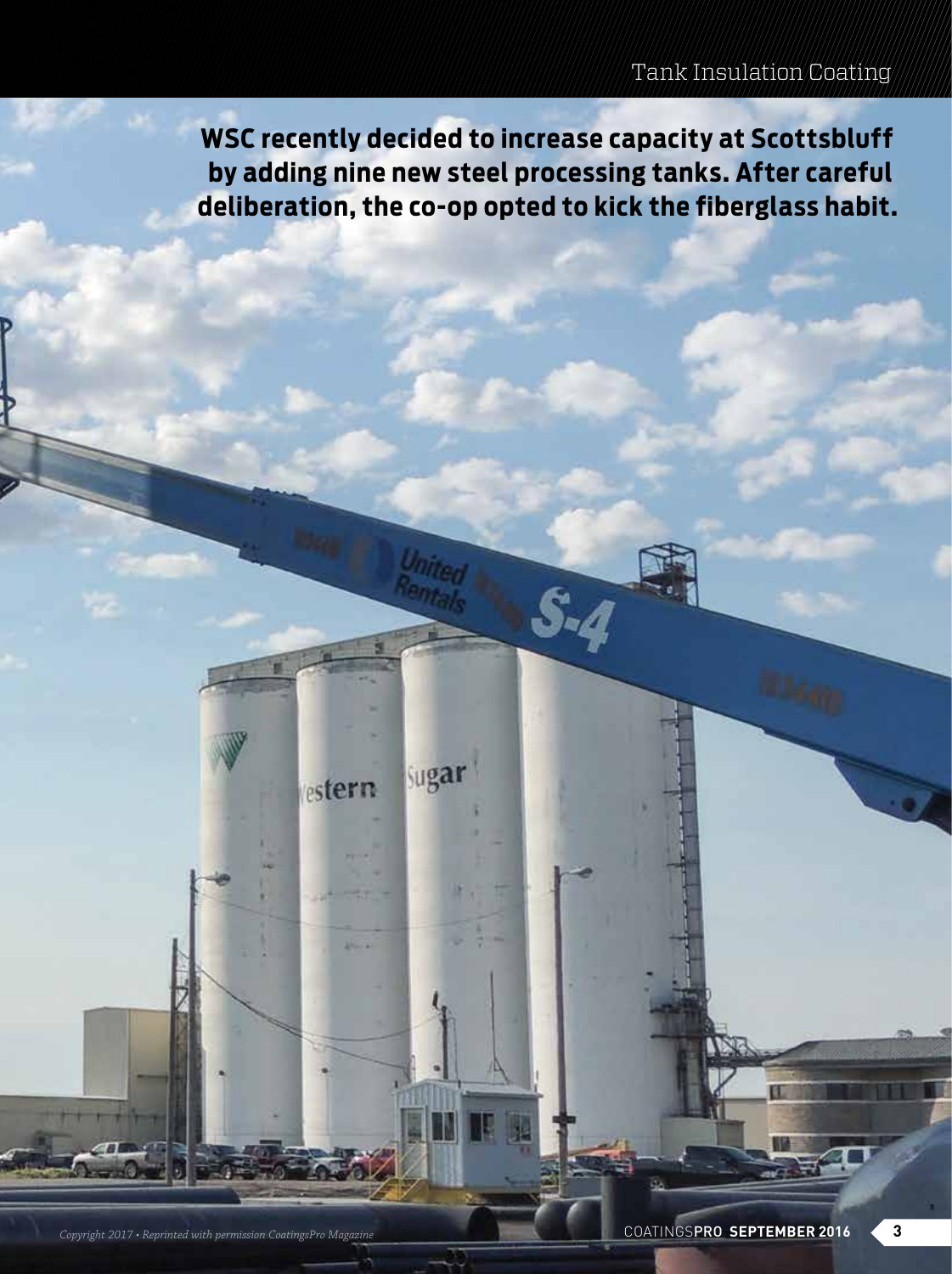## Tank Insulation Coating



For Eric Reichert Insulation & Construction, Inc. (ERIC), the coating of nine tanks for a beet sugar processing facility was sweet! To start, the crew blasted the tanks using a Graco EcoQuip and HOLD\*BLAST.

#### Un*beet*able Jobsite Access

When Scottsbluff-based Eric Reichert Insulation & Construction, Incorporated (ERIC) won the bid for this ~28,500-square-foot (2,647.7 m²) project, supervisor Andrew Rein could barely contain himself. ERIC had previously performed construction work at the Scottsbluff plant, and Rein was eager to demonstrate his crew's insulated-coatings prowess.



The project crossed eight weeks and ~28,500 square feet (2,647.7 m²) of new carbon steel with mill scale and surface rust. And the project was only two blocks from the crew's shop!

"We always give our best on every job but definitely treated this one as a 'foot in the door' insulation project," said Rein.

Rein had another reason to like this project: WSC's facility sits two short blocks from the ERIC shop. Hey, who wants to see a competitor's work truck at a jobsite so close to your shop you could reach it with a three wood and a sand wedge?

To make the best of this unbeatable jobsite access, ERIC

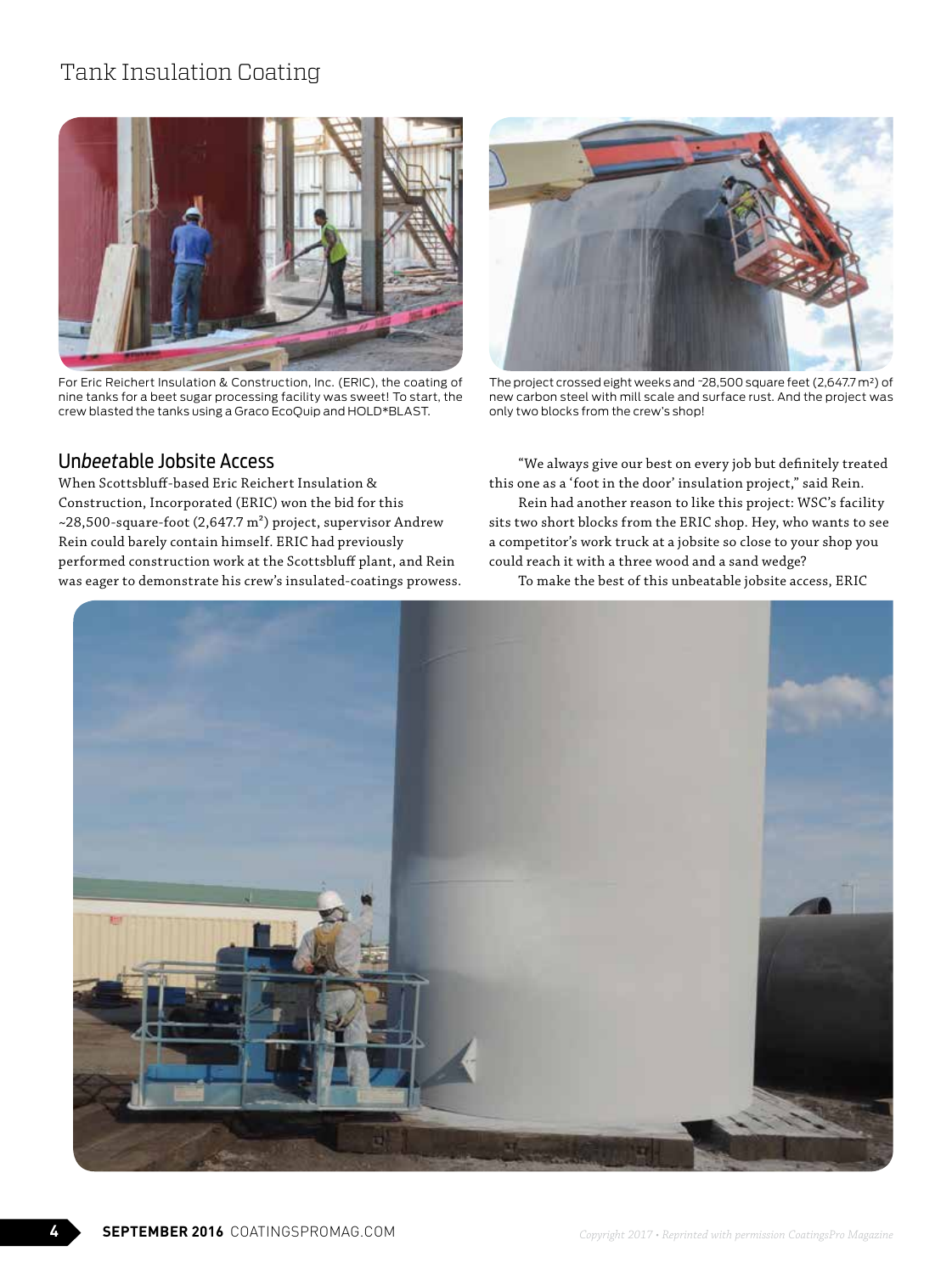organized its workshop to accommodate material storage and equipment cleaning. Then the crew stationed a 16-foot (4.9 m) spray rig trailer on site. With most non-spraying work accomplished offsite, Rein felt his six-man crew could concentrate better on blasting and coating. It turns out his crew would need every advantage possible, because a major hurdle loomed that would threaten the eight-week deadline.

#### Completely *Beet*

Just before the project began, WSC was forced to assemble, weld, and move several of the new tanks. The original idea was to have 26-foot-tall (7.9 m) tank sections staged in the yard away from the buildings. But upon arriving on the jobsite on day one, the ERIC crew was surprised to find some tank sections assembled, towering 52- to 78-feet (15.8–23.8 m) high, and positioned beside the building.

"Due to WSC's schedule, we were faced with working on taller-than-anticipated tanks right next to the building where everyone worked," said Rein. "The co-op's biggest concern was having everything up and running in time for harvest. We understand that. It's just one of those things."

Faced with a setback that could easily escalate into a major delay, Rein countered by renting an extra telescoping boom lift, switching the blast crew start time to 5:50 p.m., and working Sundays when plant employees were off duty. To guard against overspray, ERIC crew members hung 4-mil (101.6 microns) plastic sheeting on the processing plant walls.

All of a sudden, eight weeks didn't seem like enough time for this project.

The crew's first task was to remove mill scale and surface rust by abrasive blasting tank exteriors. Specs called for NACE No. 3/Society for Protective Coatings (SSPC) Surface Preparation (SP) 6: Commercial Blast Cleaning, so the crew members busted out Graco EcoQuip vapor blasters. The EcoQuip vapor blaster eliminates more than 90 percent of airborne dust while using less water than wet or slurry technologies, according to manufacturer's spec sheets. The low-dust blast allowed the crew to forgo

The project had to work around beet harvest, and the crew had to work around safety parameters. They watched for thunderstorms, wore fall protection, and any personal protective equipment (PPE) as required.



## JOB AT **A GLANCE**

#### PROJECT:

Spray apply composite ceramic- and silica-based insulating coating to the exterior of nine tanks at a Nebraska sugar beet processing facility

#### COATINGS CONTRACTOR:

Eric Reichert Insulation & Construction, Inc. (ERIC) 1502 19th Ave. Scottsbluff, NE 69361 (308) 633-3595 www.eric-inc.com

#### SIZE OF CONTRACTOR:

12 employees

#### SIZE OF CREW:

6 crew members

#### PRIME CLIENT:

Western Sugar Cooperative (WSC) 7555 East Hampden Avenue, Ste. 600 Denver, CO 80231 (303) 830-3939 www.westernsugar.com

#### SUBSTRATE:

Carbon steel

#### CONDITION OF SUBSTRATE:

New tanks with mill scale and surface rust

#### SIZE OF JOB:

~28,500 sq. ft. (2,647.7 m²)

#### DURATION:

8 weeks

#### UNUSUAL FACTORS/CHALLENGES:

- » The coatings project was only two blocks from ERIC's shop.
- » Beet harvest was the main driver for the deadline.
- » The lightweight nature of the insulating coating meant no spray when wind exceeded 10 mph (16.1 kph).

#### MATERIALS/PROCESSES:

- » Added HOLD\*BLAST at 50:1 ratio to water tank in Graco EcoQuip vapor blaster
- » Vapor blasted using 150- to 200-mesh abrasive media called Star Bright to NACE No. 3/Society for Protective Coatings (SSPC) Surface Preparation (SP) 6: Commercial Blast Cleaning
- » Spray applied a single coat of International Intertherm 228 epoxy phenolic primer at 4–6 mils (101.6–152.4 microns) dry film thickness (DFT)
- » Spray applied three to eight coats of Mascoat Industrial-DTI at 15–20 mils (381.0–508.0 microns) DFT per coat to achieve 60, 90, and 150 mils (1,524; 2,286; and 3,810 microns) total DFT

#### SAFETY CONSIDERATIONS:

- » Watched for frequent thunderstorms, which caused shut downs to prevent lightning strikes
- » Wore fall protection when working from telescoping boom lifts
- » Wore personal protective equipment (PPE) as required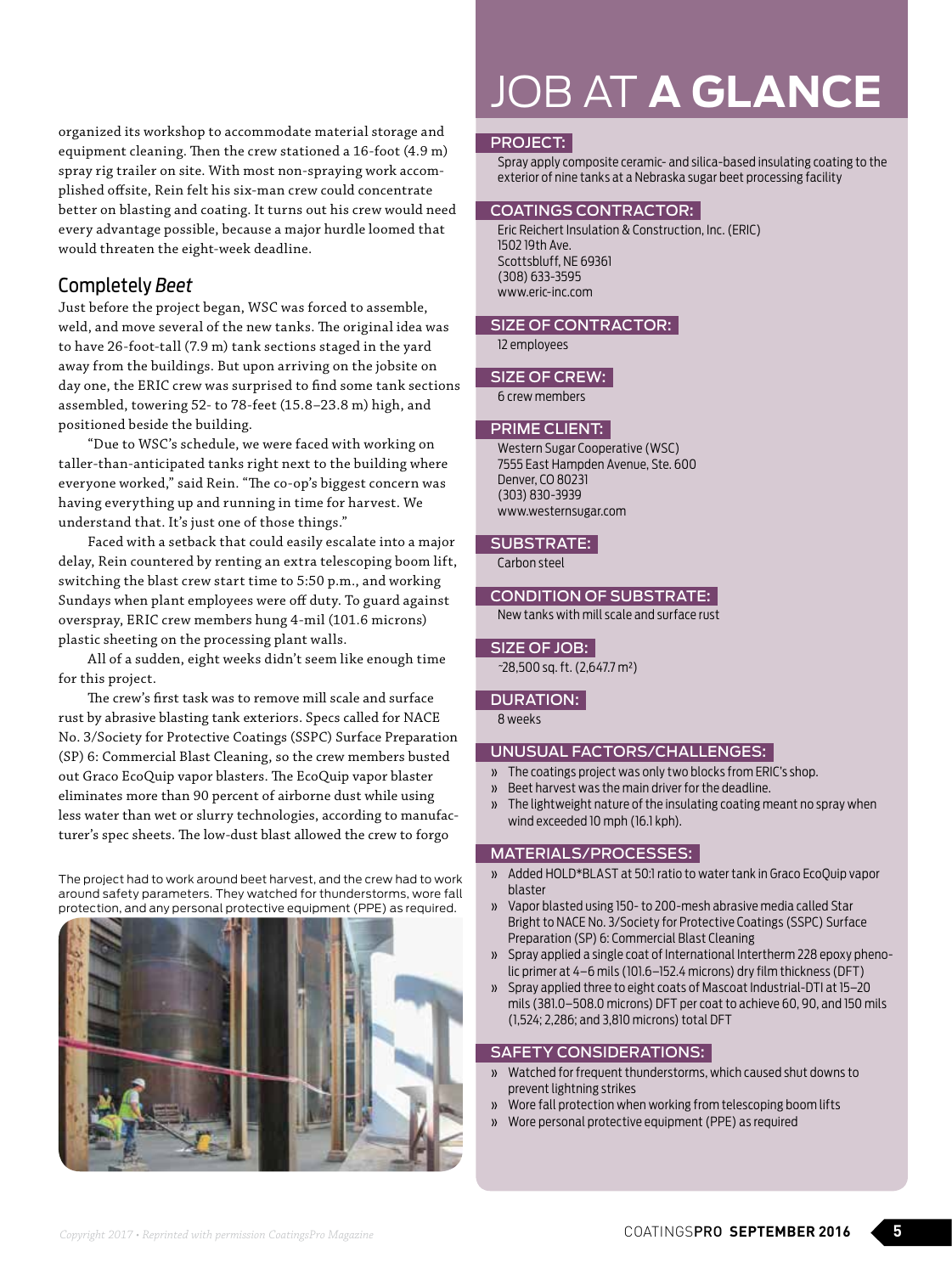## VENDOR **TEAM**

#### **Capital Safety**

*Safety equipment manufacturer* 3833 Sala Way Red Wing, MN 55066 (800) 328-6146 www.capitalsafety.com

#### **CHLOR\*RID International, Inc.**

*Material manufacturer* P.O. Box 908 Chandler, AZ 85244 (800) 422-3217 www.chlor-rid.com

#### **General Tools & Instruments**

*Equipment manufacturer* 75 Seaview Dr. Secaucus, NJ 07094 (800) 697-8665 www.generaltools.com

#### **Genie**

*Equipment manufacturer* 18340 NE 76th St. Redmond, WA 98052 (800) 536-1800 www.genielift.com

#### **Graco Inc.**

*Equipment manufacturer* 88 11th Ave. NE Minneapolis, MN 55413 (612) 623-6000 www.graco.com

#### **Guardian Fall Protection**

*Safety equipment manufacturer* 6305 S 231 St. Kent, WA 98032 (800) 466-6385 www.guardianfall.com

bulky and heavy hooded air-fed respirators in favor of face shields and half-face respirators, which helped prevent fatigue. No one wants to feel completely beat at the end of the day.

Working from Genie and JLG Industries telescoping boom lifts, the crew attacked the tanks with 150- to 200-mesh abrasive media by UniWest called Star Bright. To maximize production rates, the blast men used #8 round tips and held the nozzles about 18 inches (457.2 mm) from the surfaces at 60- to 90-degree angles.

"Star Bright is pretty fine stuff," said Rein. "We originally tried regular silica sand but needed more consistent-sized media to get better production. Star Bright's designed for mill scale and does the trick in a hurry."

#### **International Paint**

*Coating manufacturer* 6001 Antoine Dr. Houston, TX 77091 (713) 683-1711 www.international-pc.com

#### **JLG Industries, Inc.**

*Equipment manufacturer*  $1$  JLG Dr. McConnellsburg, PA 17233 (717) 485-5161 www.jlg.com

#### **Mascoat**

*Coating manufacturer* 4310 Campbell Rd. Houston, TX 77041 (800) 769-0233 www.mascoat.com

#### **Spray Tech Systems, Inc.**

*Equipment manufacturer* 1025A Enterprise Ave. Oklahoma City, OK 73128 (800) 777-7729 www.spraytechsys.com

#### **UniWest**

*Material distributor* 6201 E 42nd Ave. Denver, CO 80216 (888) 728-9120 www.unitedwesterndenver.com

#### *Beet* Flash Rust

To help beat flash rust, the crew added HOLD\*BLAST by CHLOR\*RID to the EcoQuip's water tanks at a 50:1 ratio. Running the anti-rust agent through the vapor blasters saved time compared to spraying HOLD\*BLAST onto each tank after blasting. It also gave the crew breathing room between the blast and the basecoat application.

"HOLD\*BLAST gives us leeway on getting the primer down," said Rein. "If you don't use it, literally as soon as you're done blasting and the water evaporates, rust starts showing. Using it allowed us to apply the basecoat up to three days after the blast."

Mascoat's insulating coating self-primes over non-ferrous metals, such as aluminum and stainless steel, but these carbon steel tanks required International's Intertherm 228 HS basecoat. Intertherm 228 HS is a two-component, high-build epoxy specifically formulated for use beneath thermal insulation coatings (TIC). Working with afternoon air temperatures hovering around 100° F (38° C), 228 HS offered an operational pot life of about an hour, according to Rein, who did much of the spraying. His go-to rig for the 228 HS was a Spray Tech airless with 519 tip.

"We were aiming for 4 to 6 mils [101.6–152.4 microns]," Rein said. To achieve that dry film thickness (DFT), Reins and his crew crosshatched the spray using horizontal and vertical sweeps. "We weren't overly concerned about putting down too much material — 8 mils [203.2 microns] would have been okay — but we definitely didn't want any spots with just 3 mils [76.2 microns]."

For a thickness check on the fly, the coatings applicators found that when they applied enough 228 HS so that they couldn't see base metal, they were right around 4 mils (101.6 microns).

The crew settled into a productive routine with two men vapor blasting, two applying coatings, and two filling in. They were clawing their way to get back on track with the deadline. But the trickiest part of the application was still to come, and factors beyond their control threatened to give this crew a real beat down.

Since the tanks hold beet juice at a various temperatures, insulation needs varied. Therefore, the tanks were specified to receive three different total dry film thicknesses of 228 HS: approximately 60 mils (1,524.0 microns), 90 mils (2,286.0 microns), and 150 mils (3,810 microns). That meant on average between three and eight coats per tank at 15–20 mils (381–508 microns) DFT per coat. That also meant a great deal of time allotted for curing between coats. With no time to lose, the ERIC crew fired up their Graco GH 833 Big Rig sprayer.

"We sprayed the DTI just like the Intertherm, crosshatching, but unlike the primer where we didn't mind going a bit heavy, we didn't want to put down too much DTI," said Rein. "Any single coat over 30 mils [762.0 microns], we felt there might be a risk of trapping moisture inside and not getting a full cure."

With ambient air temperatures typically ranging between